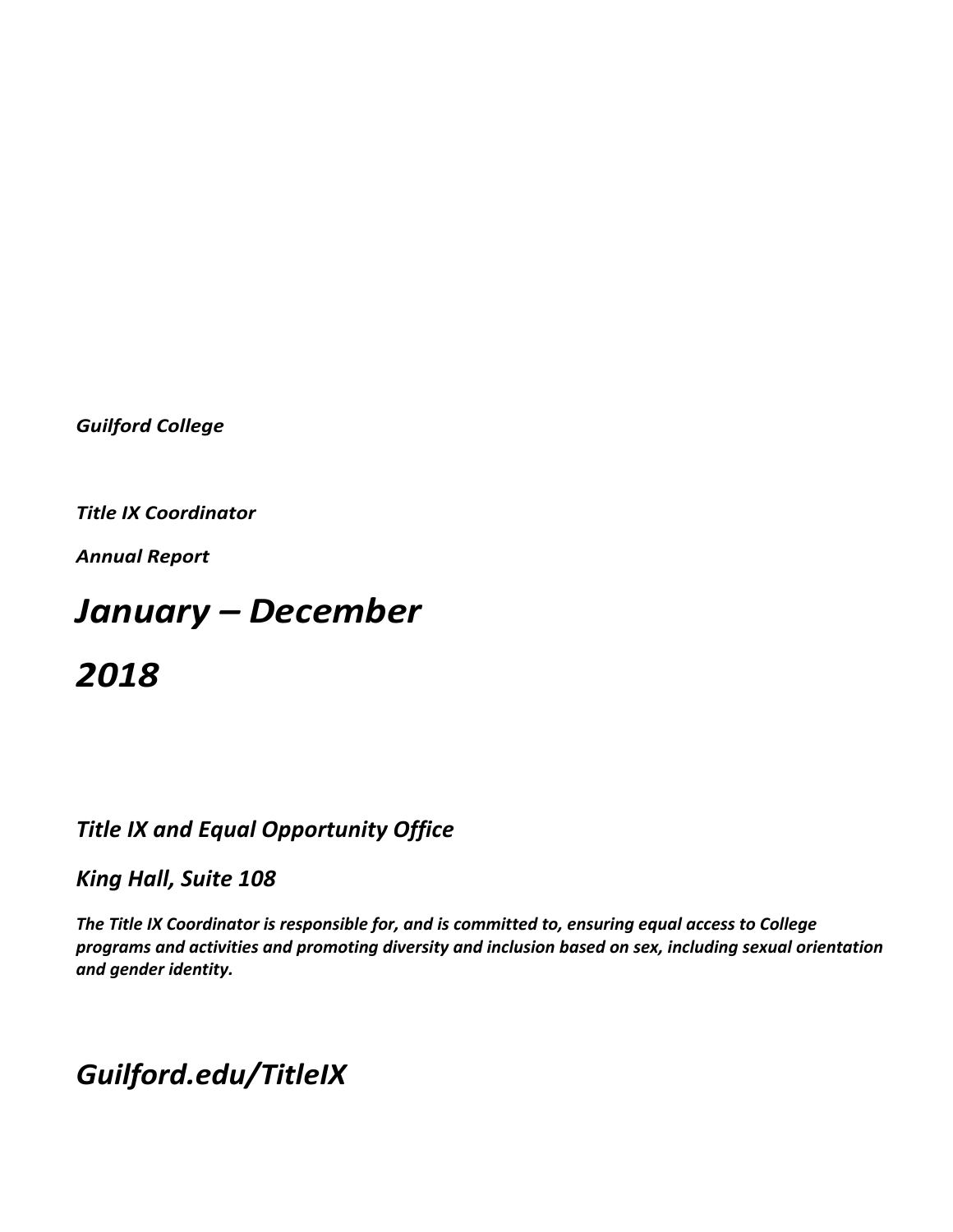"No person in the United States shall, on the basis of sex, be excluded from participation in, be denied the benefits of, or be subjected to discrimination under any education program or activity receiving federal financial assistance."

Title IX, Education Amendments of 1972

Letter from Barbara J. Lawrence, Title IX Coordinator:

The *issues* of sexual misconduct, relationship violence, stalking, and retaliation are not simple. Your *willingness* to become informed is key in becoming part of the solution.

Guilford College will not tolerate sexual violence or harassment in any form. Every member of our *community* deserves to feel safe and secure in their academic pursuits. We owe it to our students, their *families and our entire community to work together to combat sexual assault and hold each other accountable.* 

*Our* annual reporting process is established to provide an overview of prevention efforts, information about reports, and interim/support measures over the calendar year. This report is part of our ongoing *commitment to increase transparency and engage our community in prevention, response, and support.* We will continue to teach our students to both respect and stand up for each other. We will show them we *have zero tolerance for sexual violence by swiftly investigating reports and taking action without sacrificing* due process. Our 2018 report reflects the evolution of our Title IX work and your feedback.

Sexual misconduct, relationship violence, stalking, and retaliation are community issues. With the *expansion of college efforts and the opening of the inaugural Office of Title IX and Equal Opportunity in* August 2018, President Jane K. Fernandes made another public commitment to our college community. *From* the faculty member serving as conduct process advisor to the student who is an active bystander at a party, the commitment belongs to us all.

*Our door remains open year round to your ideas, suggestions, questions, and concerns. Issues of sexual misconduct, relationship violence, stalking, and retaliation are intolerable impediments to our mission. We*  are here to live, learn, work and engage. We cannot fulfill our mission without you.

*<i>I* look forward to working with you.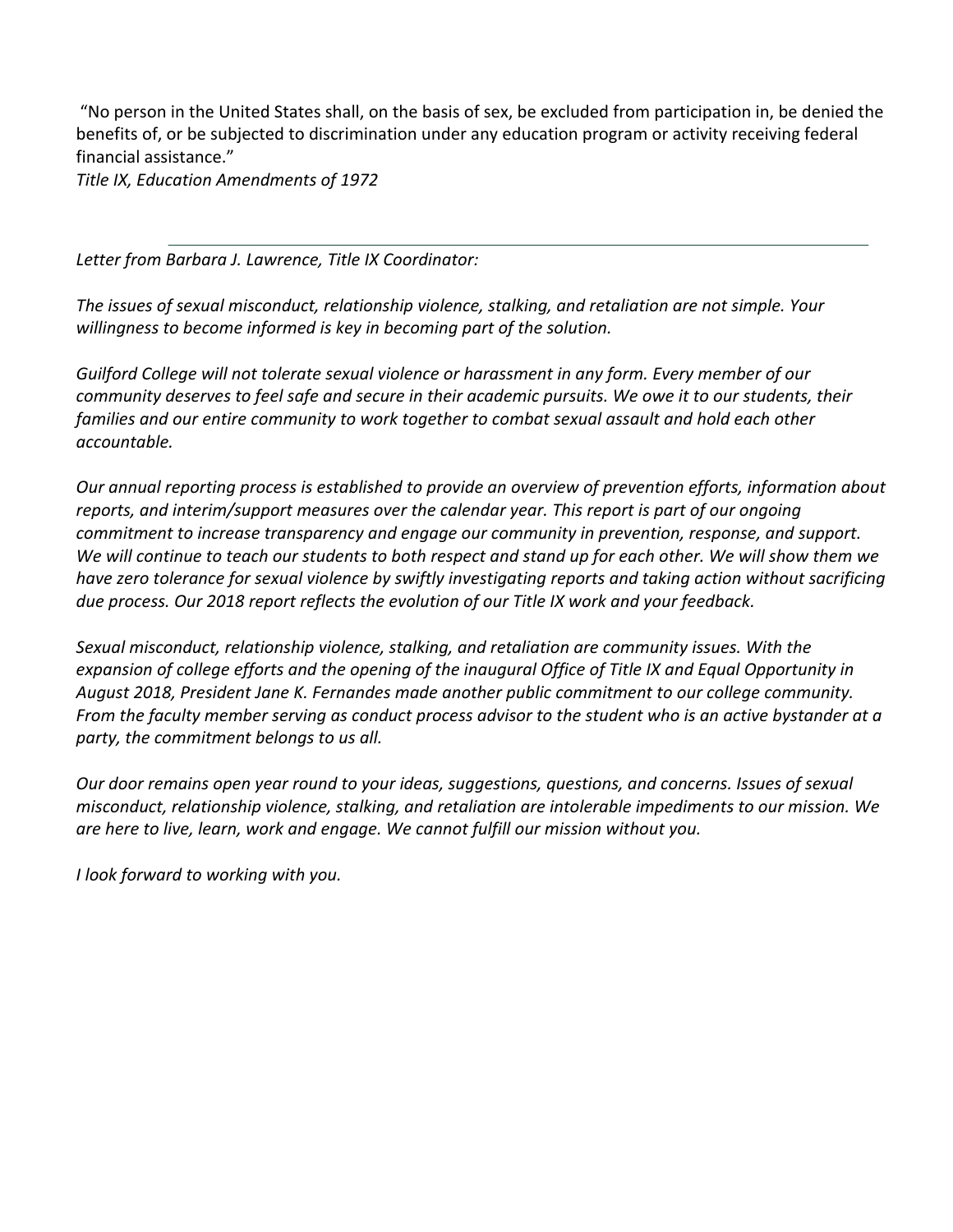## Our Team

#### **Barbara J. Lawrence**

## Vice President for Diversity, Equity and Inclusion/Title IX Coordinator

As Title IX Coordinator, Barbara reiterates the College's commitment to working together to proactively address concerns of sexual and gender based harassment. Her responsibilities include: ensuring prompt and equitable resolution of complaints, overseeing a centralized reporting process for all sexual harassment and misconduct allegations on campus; tracking and monitoring these allegations and coordinating training, education and prevention efforts.

#### **Shay Harger**

Assistant Director, Title IX Compliance

As inaugural Assistant Director, Shay assists the Title IX Coordinator with compliance matters related to resolution and investigation of all reports of sexual harassment, sexual violence and intimate partner violence involving students, visitors, vendors; and for training, prevention and education efforts. Prior to working at Guilford College, Shay served as a Director of Victim Services at the Family Services of the Piedmont. She brings a range of experience in domestic violence, restorative justice and trauma-informed investigation and training. Shay is also a Child Forensic Interviewer and holds a Bachelor's Degree in Psychology.

## **Meagan McNeely**,

Title IX Education and Response Coordinator

As inaugural Title IX Education and Response Coordinator, Meagan assists the Title IX Coordinator with coordinating all sexual assault prevention to students. She will assist with implementation of a bystander intervention program, training and education sessions and serve as the on-call staff employee at times as assigned by the Assistant Director. Prior to working at Guilford College, Meagan worked at Wake Forest University Anna Julia Cooper Center and served as Freedom School Project Director. She is a Certified Birth Doula, Crisis Counselor and holds a Bachelor's in Sociology.

# Policy Prohibiting Sexual Harassment

The College's policy prohibiting "sexual harassment" specifically prohibits discrimination on the basis of sex or gender, sexual harassment, sexual violence, sexual assault, dating or domestic violence, sex or gender based stalking or bullying, and other gendered harassment.

"Harassment" as defined under the Student Conduct Code will be interpreted to include these policy definitions. Sexual harassment and sexual misconduct may be committed by any person upon any other person, regardless of the sex, gender, sexual orientation, and/or gender identify of those involved.

Title IX applies to all members of the College community. All students, faculty, staff, applicants for admission, and applicants for employment as well as those actively engaged in our community as volunteers, contractors, and attendees at events are protected from gender discrimination, sexual harassment, and sexual violence.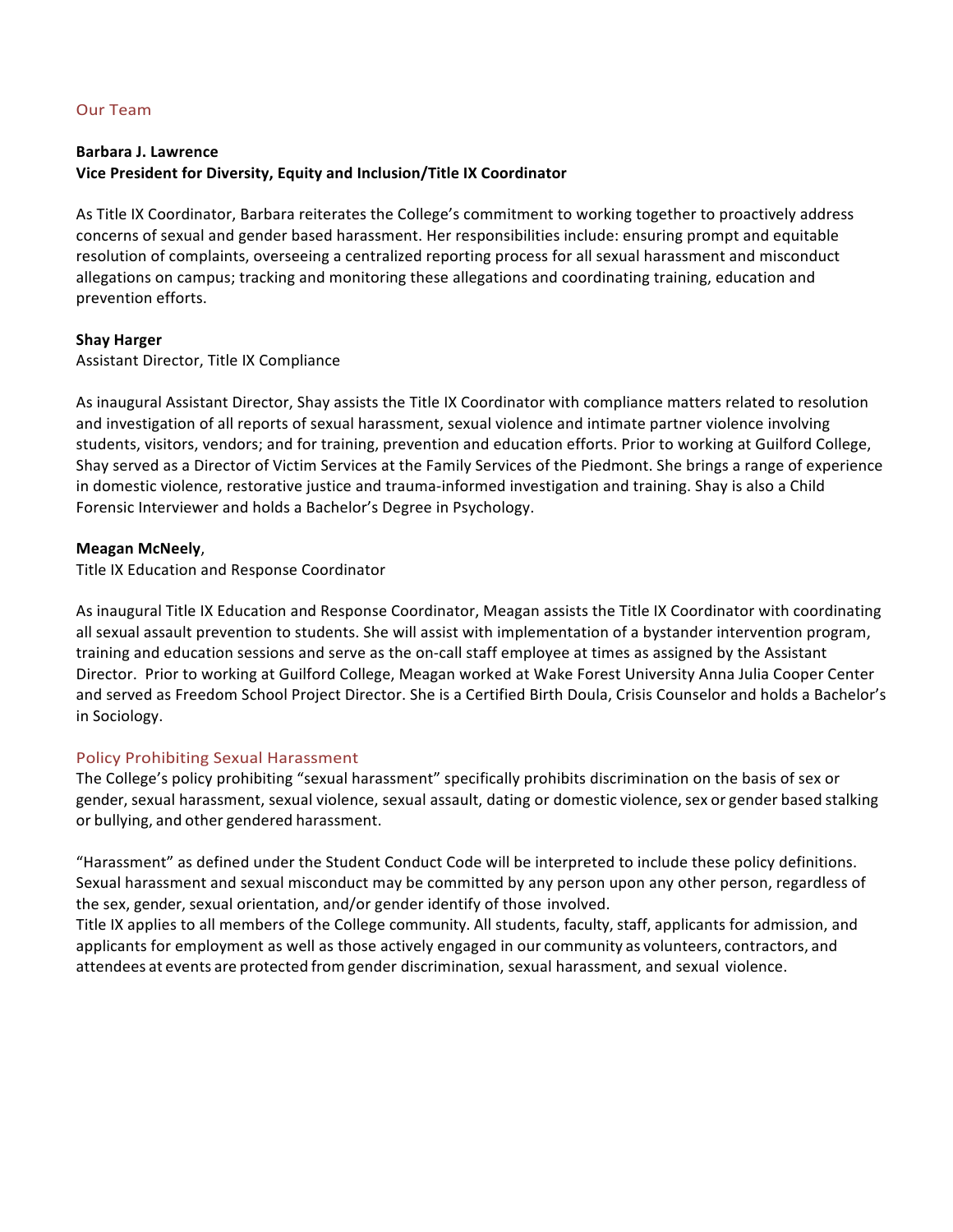#### Introduction

This report highlights and assesses the College's efforts to prevent and respond to incidents of sex discrimination. As the first report from the Title IX Coordinator, this report generally covers activities and initiatives starting in 2018 and continuing through the 2019 academic year. Over the past two years, the College has focused considerable efforts on education and prevention, developing clear policies for reporting and response, and collaboration across campus and the college community. The goal moving forward will be to have an annual report released for the prior year that coincides with Sexual Assault Awareness Month. This will provide an opportunity for open dialogue and structured time for feedback.

The purpose of reporting this data is to increase awareness and promote transparency. The Title IX Coordinator has an obligation to balance transparency with the commitment to respect the privacy of those involved, including the duty to keep confidential information protected under the Family Educational Rights and Privacy Act (FERPA). The College hopes the Annual Report of the Title IX Coordinator will create productive community dialogue and reflection.

The Office of Title IX and Equal Opportunity will continue its efforts to create and maintain a respectful and inclusive community free of prohibited harassment and discrimination. If you have any feedback regarding the report please contact:

Barbara J. Lawrence, Title IX Coordinator 336 316-2432 titleixcoordinator@guilford.edu King Hall, 108J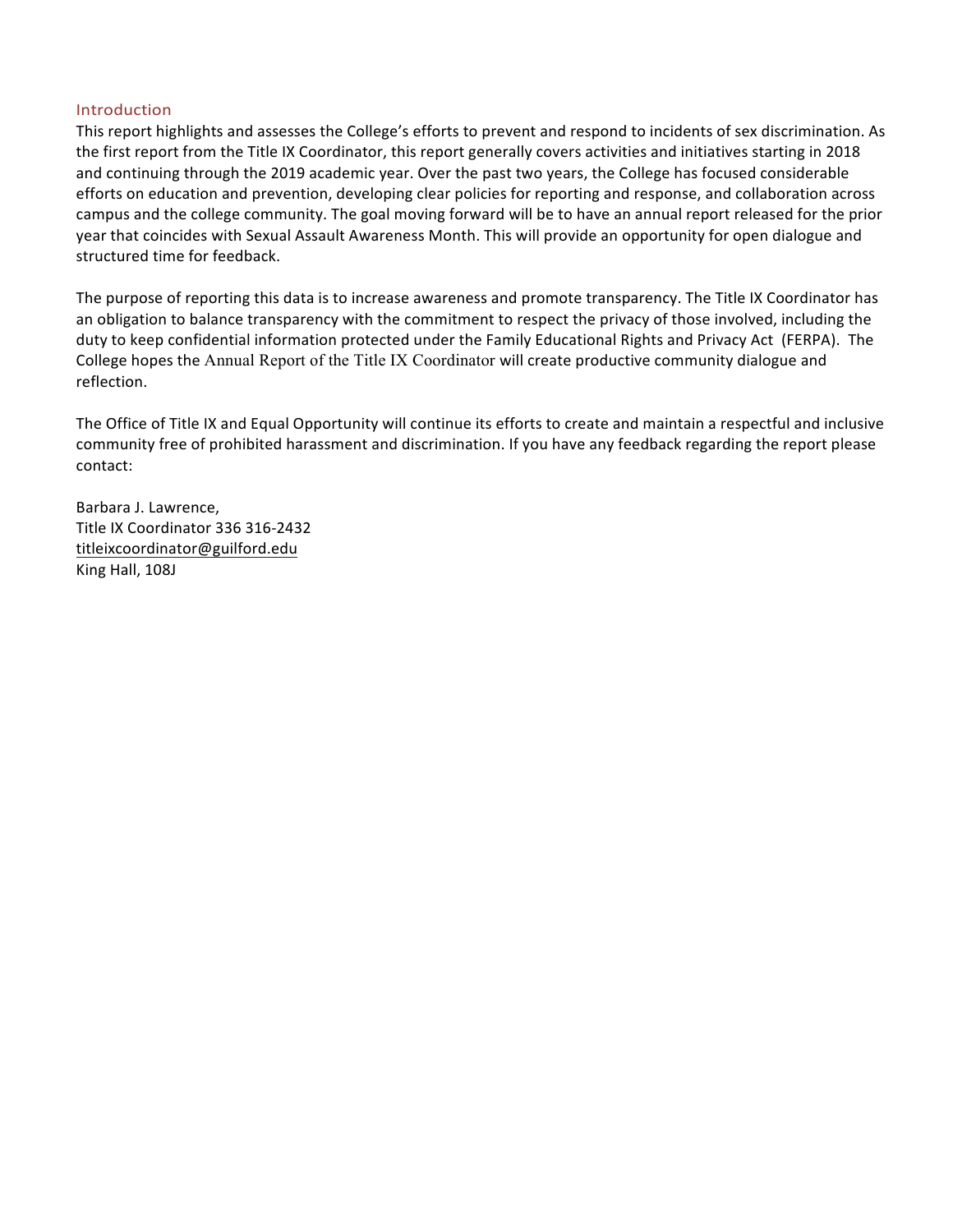# Executive Summary and Highlights

Guilford College is committed to ensuring that all students have access to a quality learning experience and the opportunity to pursue their academic goals in a safe, supportive learning environment. Any form of sexual or gender-based harassment interferes with our students' abilities to be engaged learners and is antithetical to the community values of the institution. This annual report assesses our progress over the year as well as openly discussing the areas in which we see a need for continued evolution in order to better serve the campus community. This Executive Summary first highlights some of the more significant achievements of the last calendar year. These have been directly responsive to feedback from campus stakeholders, faculty, students, staff, as well as guidance from the Office for Civil Rights, local and national judicial opinions, and legislative activity.

Our Title IX Coordinator's position and associated duties and responsibilities were enhanced and continue to report directly to the President. This position serves as the key coordinating administrator monitoring all programs and policies related to Title IX.

Critical staff members have been added to the Title IX and Equal Opportunity Office that include two inaugural positions: Assistant Director for Title IX Compliance and Title IX Education and Response Coordinator.

Deputy Title IX coordinators have been designated in Athletics, Human Resources, Student Affairs and Public Safety. The roles of deputy coordinators for undergraduate students, faculty, and staff have been clarified. Critical staff members have been added in, the Counseling Center as well. This has greatly increased our effectiveness and the timeliness of overall response to all reports of discrimination and harassment.

An Equity in Athletics Committee (EAC) was created in fall 2018 to assist the President with proactive gender equity planning for the Athletics Department. The EAC will ultimately assist with assessment of the Department's Title IX compliance status and make recommendations for a 5-year equity plan to the President.

Dedicated faculty and staff have volunteered to become involved in the Title IX process by becoming trained to serve as support personnel for student respondents, providing outreach and support when students are accused of sexual misconduct.

Additional faculty and staff members have agreed to serve as hearing officers and conduct process advisors, increasing our pool of trained staff to provide internal support and review for student conduct decisions in our Title IX process. This allows us to consistently assess and review our own processes, and is a critical part of ensuring a fair and neutral process.

The College has successfully increased the quality of communication with both on and off campus support and response services, including victim support services and law enforcement. The Public Safety Office maintains a strong relationship with the Greensboro Police Department for investigations of sexual assault.

As of July 2018, new comprehensive procedures for the reporting, investigation and adjudication of allegations of sexual misconduct were implemented as the culmination of efforts from the Office of the President, Office of Title IX and Equal Opportunity, Dean of Students and College Attorney. These procedures will now be subject to annual, transparent review.

#### Where We Are Now:

A comprehensive review of the College's efforts related to Title IX in 2017 identified the need to redesign campus infrastructure, to strengthen the institution's response to allegations of sexual misconduct, and to develop more effective prevention programming. It also highlighted the importance of increasing education and prevention efforts campus-wide with specific consideration for particular student groups and the importance of a comprehensive prevention and response coordinated by a central administrator.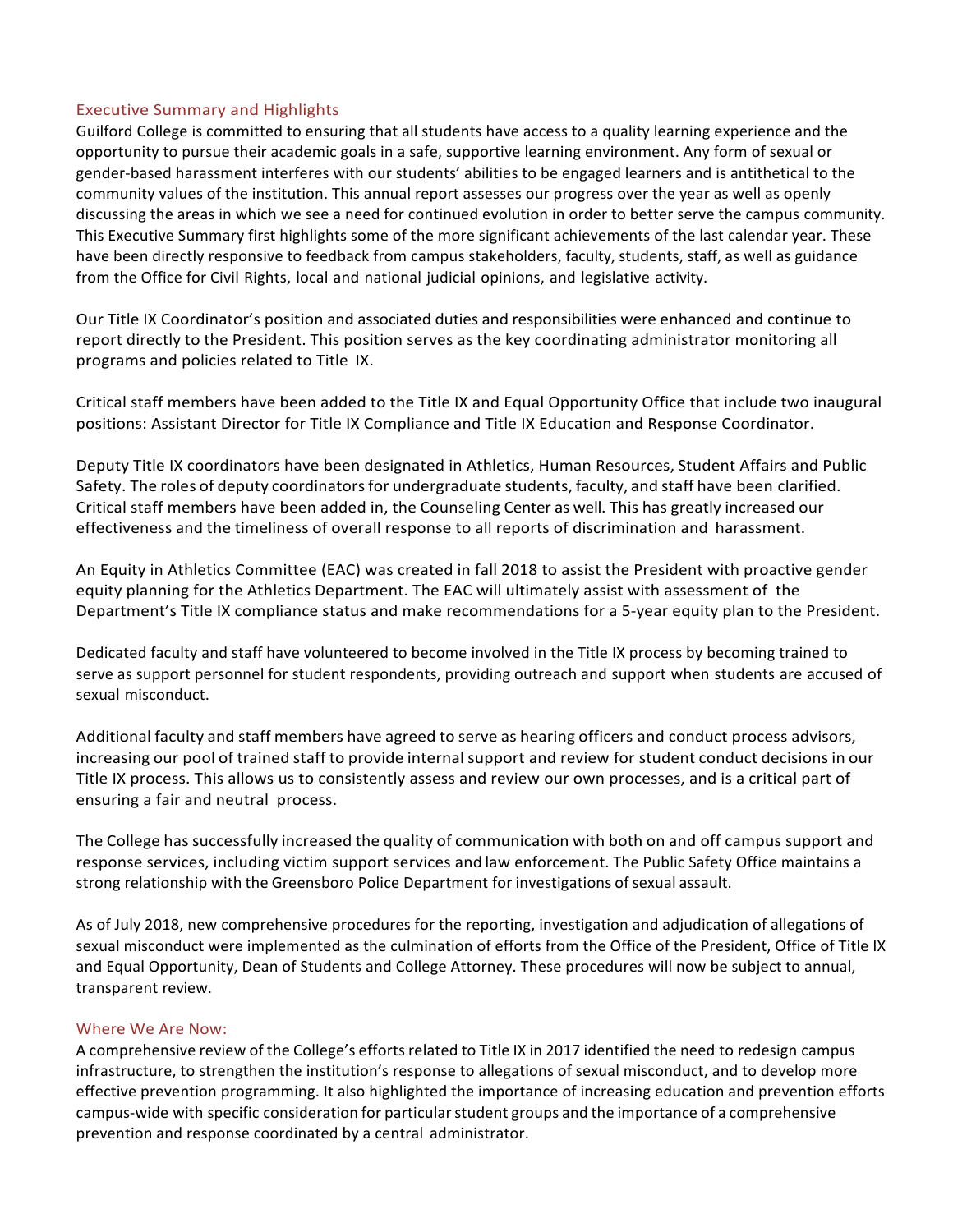During the last two academic years, the College has invested significant time, energy, and financial resources in implementing not only the recommendations from the 2017 reviews, but additional changes due to continuing assessment and openly solicited feedback.

# Coordinated Campus and Community Response

Sexual misconduct against students, including sexual harassment, sexual assault, domestic violence, dating violence, and stalking, is a form of sex discrimination under Title IX. In January 2014 the White House called on all schools to closely examine how they address sexual assault as part of their educational mission—from the initial reporting, through the campus adjudication process, and final outcome.

The results of a survey conducted in 2015 at 27 college campuses, including Guilford College, reaffirmed previous findings that one in five college students has experienced some form of sexual assault. That survey, as well as one conducted by Guilford College, showed that incidents of sexual assault and misconduct at Guilford generally mirror statistics at campuses nationwide. The results also showed an ongoing need at Guilford to increase awareness of services and to improve the reception of College support and response.

During the last few years, Guilford College has invested countless hours and resources to address the issue of sexual misconduct on campus to match its increased awareness and understanding of this issue with concrete actions to reduce and prevent sexual misconduct and to improve the institutional response when such incidents do occur.

# Centralizing Coordination

To increase structural transparency and to centralize administration of Title IX issues across campus, the College created the Title IX Coordinator position in 2014; This permanent position is charged with coordinating the implementation and administration of the College's procedures for resolving complaints of discrimination or harassment and overseeing campus climate data and case management information to track prevention and response efforts. This position is also tasked with providing assessment and input regarding policies related to gender and sex-based discrimination and harassment, which includes reporting obligations of employees and processes by which individuals or groups may be held accountable.

The Title IX Coordinator serves as the primary administrator for all matters related to gender based discrimination, sexual harassment, and sexual violence, which includes following nationally developing promising practices, outreach to campus stakeholders and the community, and ensuring that all campus first responders (i.e., Public Safety, Student Affairs, Title IX Office) and those involved in the complaint resolution process receive traumainformed annual training. She has

A Deputy Title IX coordinator has been designated in Athletics, Student Affairs, Human Resources and Public Safety. The roles of deputy coordinators for undergraduate students, faculty, and staff have been clarified. In addition, dedicated faculty and staff have stepped up to become involved in the Title IX process by becoming trained to serve as support personnel for student respondents, providing outreach and support when students are accused of sexual misconduct. Faculty and staff have agreed to serve as hearing officers, increasing our pool of trained staff to provide internal review of student conduct decisions in our Title IX process. This invaluable service allows us to consistently assess and review our own processes, and provides a critical part of ensuring a fair and neutral process for our students.

# Investment in Resources

The College has invested funding in Title IX-related matters over the last year, including not only financial assistance to programs but also increases in staffing for key roles throughout our prevention, response, and accountability processes.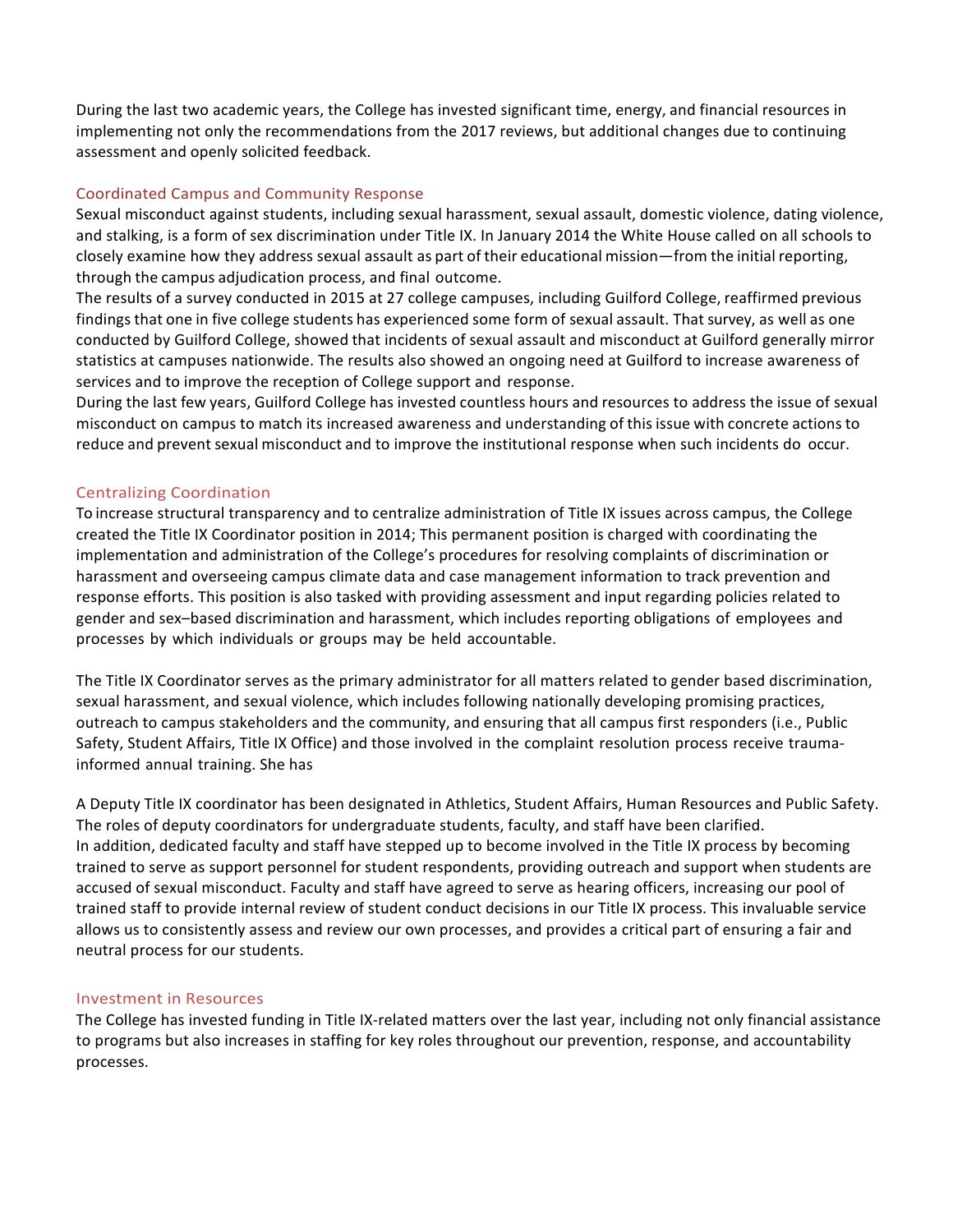Critical staff have been added in the Office of Title IX and Equal Opportunity, Sexual Violence Prevention Education, the Counseling Center. This has greatly increased our effectiveness and the timeliness of overall response to all reports of discrimination and harassment.

All of this means that because of partnerships across campus, we are generally able to provide outreach and coordinated care to all students reporting experiences of discrimination, harassment, or violence in a timely manner.

Key resources are being continually updated and improved based on feedback and with the goal of providing easily available and accurate information. For example, the new Title IX website launched in August 2018: a centralized, easy-to-navigate and up-to-date information on all of Guilford's Title IX campus resources, policies and procedures. At the same time, the College provides links for anonymous reporting, and the redesigned Office of Title IX and Equal Opportunity was opened in October 2018.

# *Educational Initiatives*

A campus wide implementation of the new one policy Title IX Policy and Grievance Procedures began in July, 2018. Over 400 staff members were trained on the policy. To date, we provided training for all Residence Assistants, over 70 student athletes and 15 students residing in theme houses.

A significant amount of education and training was provided this year through online and in-person training sessions.

In 2018 a total of over 150 staff and faculty members completed Title IX sexual assault and prevention training online training along with over 340 first year students which total a 100 percent completion rate for first year students.

# *Increasing Outreach and Collaboration*

Some of the clear data from climate surveys as well as feedback from both internal and external reviews that were completed in 2015 and 2016 indicated that the College needed to increase communication with key audiences across campus. What became apparent was that more needed to be done to build trust and relationships with students, faculty, and staff by increasing transparency and outreach.

To accomplish this, the Title IX Coordinator and several employees involved in the administration of Title IX have expanded partnerships and engagement in a variety of ways designed to not only monitor the response framework from the perspective of diverse stakeholders, but to also begin to incorporate critical feedback and increase collaboration across disciplines.

As part of this broader outreach, the Title IX Coordinator and Title IX staff either currently lead or will participate in various planned interdisciplinary work groups, committees, and collaborations.

To date, we have our newly formed Campus Based Committee includes a group of students, staff, faculty, and community leaders whose task is to guide the College's efforts to end sexual violence by making recommendations to the Title IX Coordinator on how to increase student understanding of reporting sexual misconduct, campus resources and foster a campus culture of safety, respect, and responsibility.

Future planned collaborations include a *College Senate Committee on Sexual and Gender-Based Violence*, which will assist with implementing and maintaining the recommendations of the Campus Based Committee.

An Coalition for Sexual Assault Prevention that will consist of a committee of professionals and students across campus that meet monthly who are committed to the creation of a safer campus environment through the prevention of sexual violence.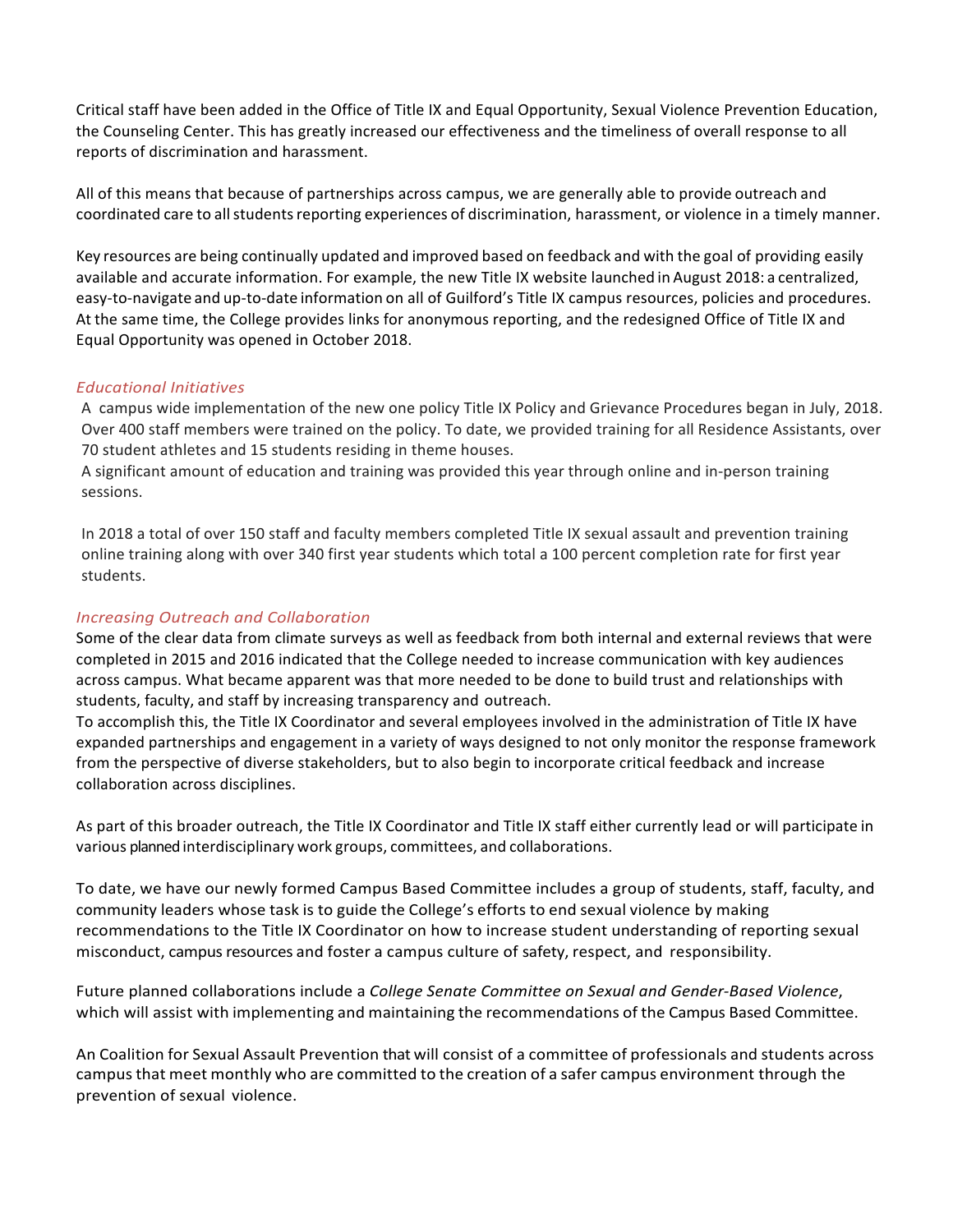The creation of a Prevention Executive Committee to convene faculty and practitioners with expertise in reducing risk and increasing protective factors that ultimately yield student success. This committee will specifically focus on sexual violence prevention, crisis response, suicide prevention, and substance abuse prevention. In addition to examining and recommending prevention efforts, the committee will be dedicated to research, assessment, and making data driven decisions informed by best practices.

The Athletics Deputy Title IX coordinator will track all education and prevention efforts. The Deputy Coordinator will work with Student Athlete Advisory Council and focus on equity, academic and sexual assault prevention and awareness issues related to student athletes.

Guilford College has resources for students involved in both sides of the resolution process including staff that are trained as support for both victims and survivors and respondents. The College has also successfully increased the quality of communication with both on and off campus support and response services, including victim support services and law enforcement.

In addition, the Title IX Coordinator and Title IX staff have spent many of hours in the last year training, presenting, facilitating questions and answers, and meeting individually with students, faculty, departments, leadership, and staff throughout the College to build relationships and ensure not only that accurate information is being provided campus wide, but that more and more voices are being heard throughout the process.

# Prevention Education

Guilford has significantly increased the visibility of our ongoing efforts with prevention education support over the last two years by increasing the number and variety of prevention efforts. Our participation rates are reflective of this effort. For example, our new Haven Everfi online Sexual Assault Prevention training for all incoming first-year students had an 85 percent participation rate in 2017, which increased to 99 percent participation from new students living in the residence halls during fall 2018. This increase in participation rates as well as the increase in opportunities for engagement are also showing up in both the reporting rates and the changing language of students and employees.

#### Policy Evolution and Evaluation

Several of the recommendations for changes revolved around institutional policies that were in need of review and revision. Over the last two years the College has worked diligently with partners across campus and in the community to assess and redesign policies and protocols relating to our campus-wide approach to sexual discrimination, harassment, and violence. We have made great strides and are proud of what we have accomplished thus far. Of the many projects that have occurred and are ongoing several are worth explicit mention in this report.

#### Admissions

First, beginning in fall 2018, all accepted freshman applicants requesting admission to Guilford were required to complete online sexual assault and prevention training before arriving on campus. This process was designed by a collaborative group of campus partners, taking into consideration the most current research on best practices for prevention efforts for campus sexual assault and harassment.

#### Response Protocols

Second, we assessed and refined our immediate response to reports of sexual harassment, discrimination, and violence. The new streamlined protocols built upon the already great work that many of our staff had been doing for years ensure we keep as much autonomy as possible with the reporting students. The first critically important piece of our response is that after a report has been received the first outreach from the College comes from our Student Affairs Office and now recently assigned Assistant Director for Title IX Compliance. These staff members ensure privacy and availability of confidential resources and help students fully understand their options and what resources are available to them before they choose what they would like to do and with whom they wish to share information. Our staff offer and facilitate several types of interim measures including, but not limited to, counseling services, healthcare resource partnerships, academic accommodations, housing accommodations, and other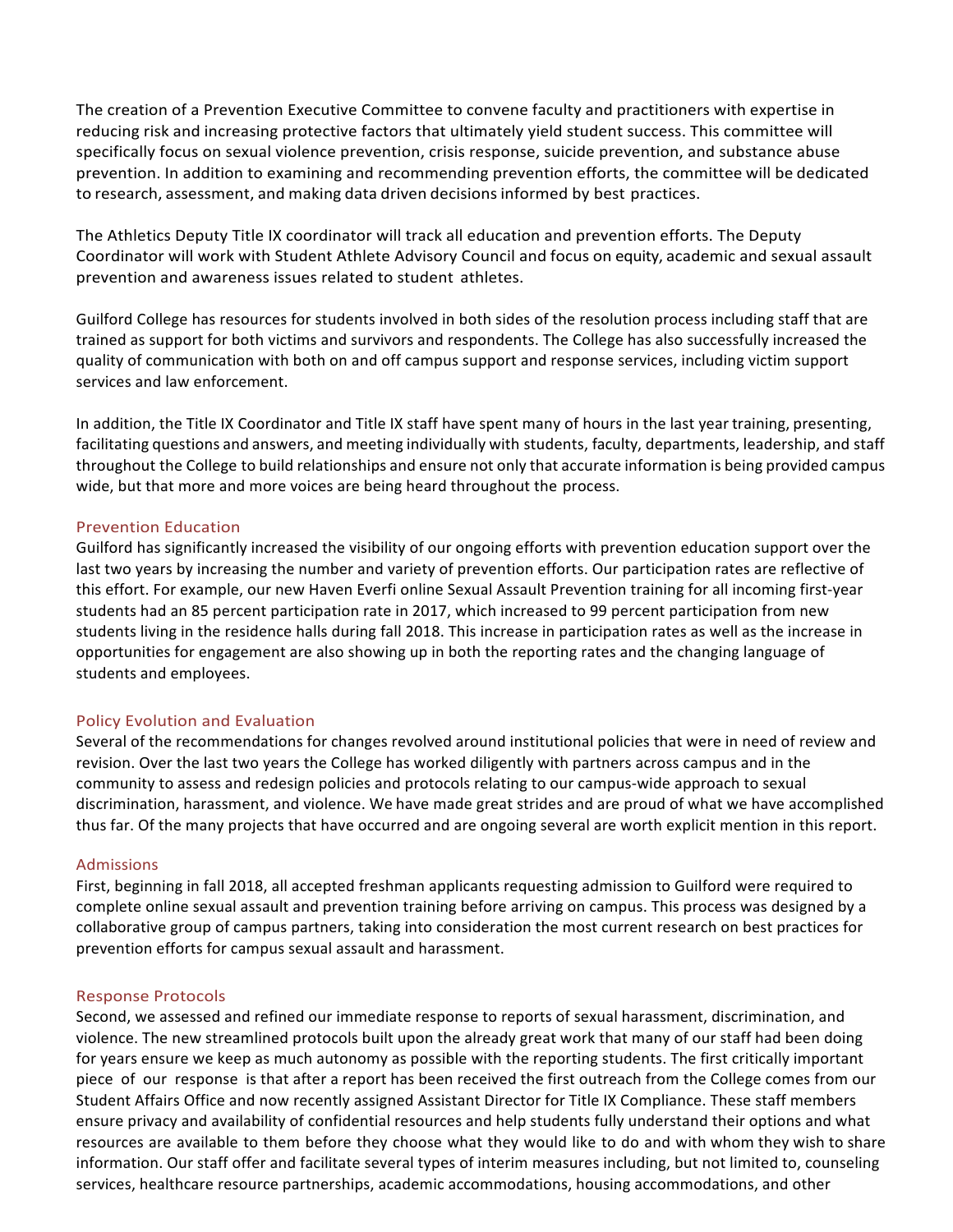services intended to support students in retaining full access to their education and educational opportunities. In addition, at the request of either a complainant or a respondent, a no-contact order may be put in place. A nocontact order is always mutual, and violation of the order by either student may result in the College taking action against the student who violated the order.

These interim measures and resources are available to students who have been accused of misconduct. However, these students work with different support staff in Student Affairs and other staff members from the Title IX and Equal Opportunity Offices. Once a student has been charged with misconduct, or if emergency action has been taken, a member of our support services staff will reach out to the respondent with information about these resources and measures and will also facilitate those accommodations as requested.

As reports come in to the College, a team of key college officials that includes the Title IX Coordinator and Dean of Students may be convened as necessary to assess whether emergency action is warranted to protect the reporting student or the college community. Emergency action may include temporary suspension of a student from the college or restriction of a student's movements on campus. If an emergency action is taken, the respondent is immediately informed that they have the right to meet with the Dean of Students within 72 hours, and usually much sooner. This opportunity to respond to the action is an important protection for the respondent, and also allows us to receive greater information upon which to base our decisions regarding threats to health or safety. Frequently, the emergency action is then modified to allow the respondent to still attend classes even while other restrictions may be in place. Complainants are consulted on these modifications so that both parties are aware of any existing restrictions, but our decisions must be based on the premise of ensuring we protect all students' access to education and understanding that respondents may ultimately be found not responsible.

# Standard Operating Procedures (SOPs)

Third, a significant institutional change in the last couple of years has been how the college handles allegations of student sexual misconduct. The new standard operating procedures for sexual misconduct cases implemented as of June 2018, have increased the transparency of the complaint process, provide clear timelines for parties involved, provide equal opportunities for participation including the viewing of information and response, and have a built-in process for appeal of final decisions. These procedures were developed in collaboration with various stakeholders, and will be subject to an annual review by the Title IX Coordinator and Dean of Students in consultation with the College Attorney including input from students, faculty, staff, and community members. Efforts are also currently underway to make these procedures more accessible and easier for students and advisors to understand. A central Title IX website was created that describes the SOPs in language that is accessible for both complainants and respondents (who may be experiencing trauma or stress), as well as advisors who may be assisting them. Resources available to students throughout the complaint resolution process include interim measures designed to protect students and the campus community. The equitable and neutral resolution process designed to fairly investigate allegations of sexual misconduct within a clearly prescribed timeline, include all possible sanctions and a built-in appeal process. The timeline for investigations was clarified to be 60 business days, with built-in communications to both parties relating to information gathering expectations in the process.

# Requests for No Action or Confidentiality by the College

In the small number of cases where the college must move forward with some type of intervention or even a formal conduct process, a complainant will not be forced to participate in that process. They will still be kept informed about what is occurring. Another significant change in the last few years has been the guidance from the Office of Civil Rights which has clarified the circumstances under which an institution can defer to a student's request that the college not take any action, not share personally identifying information with a respondent, or not take any disciplinary action. To the extent possible, the Title IX Coordinator will attempt to honor such requests. However, there are still limited times when concerns for the safety of the community may mean that the college cannot honor such a request.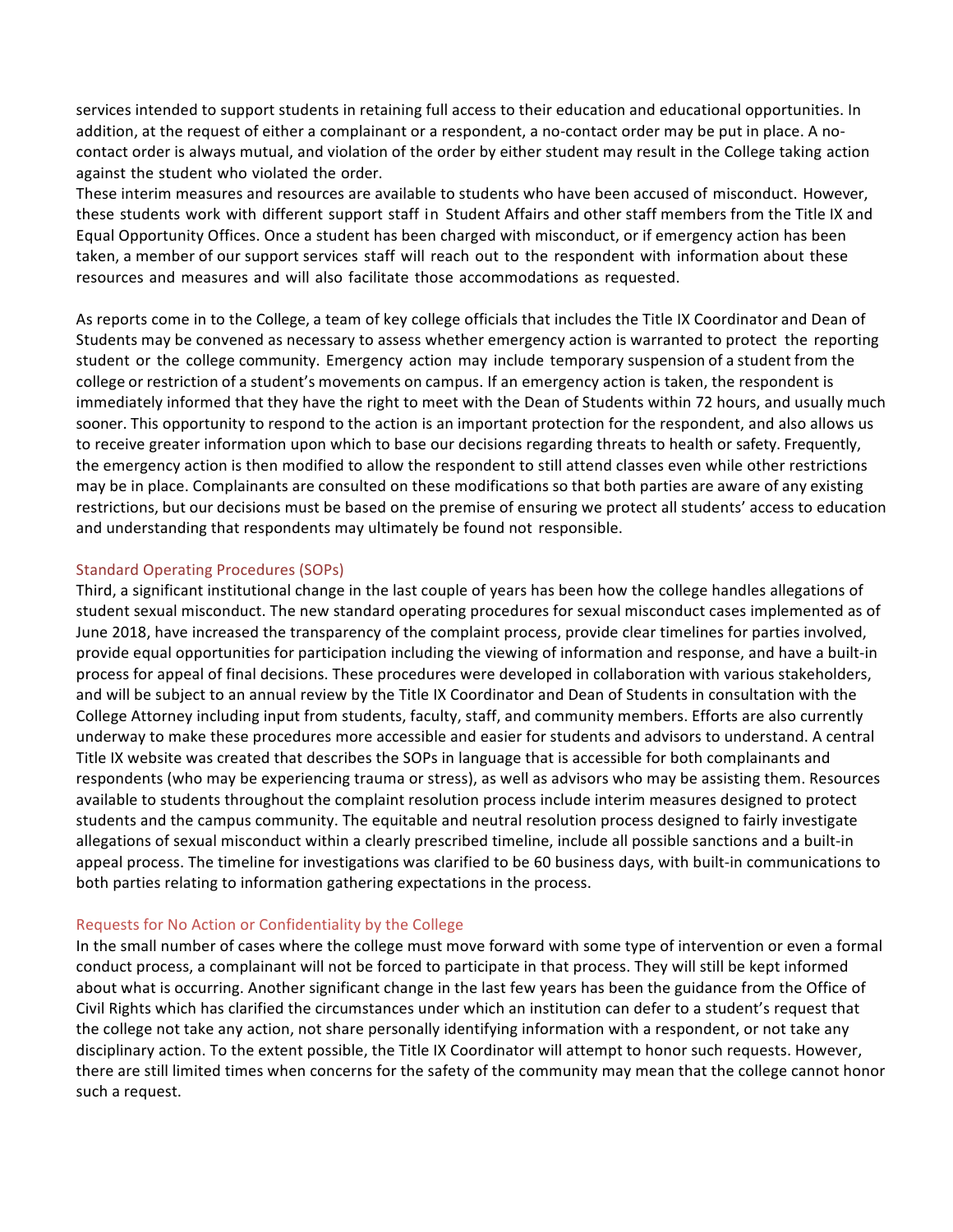#### Where Are We Going: 2019-20

#### Creating a Shared Understanding

As we move into the next phase of our evolution, we will be able to shift from a focus on structural foundation towards an expansion and refining of our processes, policies, and engagement with the community. The last couple of years have been defined by necessity and reaction. However, moving forward our goal is to shift toward a greater emphasis on prevention, education, training, and collaboration with our campus constituencies. This shift has already begun with some important changes of which some include:

#### New Policies and Resources

## Responsible Reporting Policy

Guilford College's Title IX Policy and Grievance Procedures prohibits discrimination, harassment, sexual harassment, and retaliation, and also defines which employees of the institution have an obligation to share information that they receive related to these types of incidents. Most employees have been required to forward information related to students reports of sexual harassment, discrimination, or violence to either the Title IX Coordinator or the Human Resources Department. This obligation could only be relieved if an employee were designated as confidential or certain minor exceptions were justified. The new policy signed by the college President in June, went into effect August 2018 after a comprehensive training.

## Comprehensive Training

The college has dedicated resources to planning and implementing prevention and education programs for all students. The goal of all prevention programs is the eradication of harassment and discrimination in all its forms. However, in order to do this, we must also create a shared understanding and vision of what culture we strive to create on our campus. Under the leadership of the Title IX Coordinator, the Title IX Compliance Team provides comprehensive and campus-wide efforts to educate and build a culture of awareness. They offer a variety of innovative initiatives and best practices to educate and build awareness around simple and complex issues of sexual harassment, including sexual assault, dating or domestic violence, gender-based harassment or bullying, and stalking. Their ongoing and community-specific trainings align with their goals to:

- Develop education and prevention strategies to broaden the awareness of rape culture,
- Decrease the incidence of sexual harassment, including sexual assault, dating or domestic violence, genderbased harassment or bullying, and stalking on the Guilford College campus.
- Create a safer campus through participation in policy development, and advocacy efforts.
- Serve as a referral source to campus and community services for survivors and concerned others;
- Encourage active involvement in prevention efforts by students, faculty, staff, and community members;
- Provide a networking system for members to work effectively with each other on campus, and to coordinate efforts with local colleges and universities.

Sexual Violence Prevention and Education trainings have designed and required for the student and faculty groups across campus. Mandatory training for all full and part time college employees was launched in October 2017. This provided a solid based for institutional training efforts and we have been able to focus on improving and expanding upon these efforts moving forward. While considering multiple formats for employee training, the Title IX team is also involved in discussions and planning with partners such as Human Resources, Counseling Center, Public Safety, and others to create new training opportunities both in person and online to address the growing needs on campus. Our goal is to ensure that our employees are fully versed in their obligations under the new reporting policy. It is important to also ensure that employees have the tools and resources necessary to understand what discriminatory and harassing behaviors look like, what resources are available on campus, and how Guilford College responds to these types of incidents. Additionally, employees must feel supported in their reporting roles, whether designated reporter, student-directed, or confidential, so that employees also have their needs met. Supporting students through traumatic experiences can also have significant impact on the employees receiving that information. We